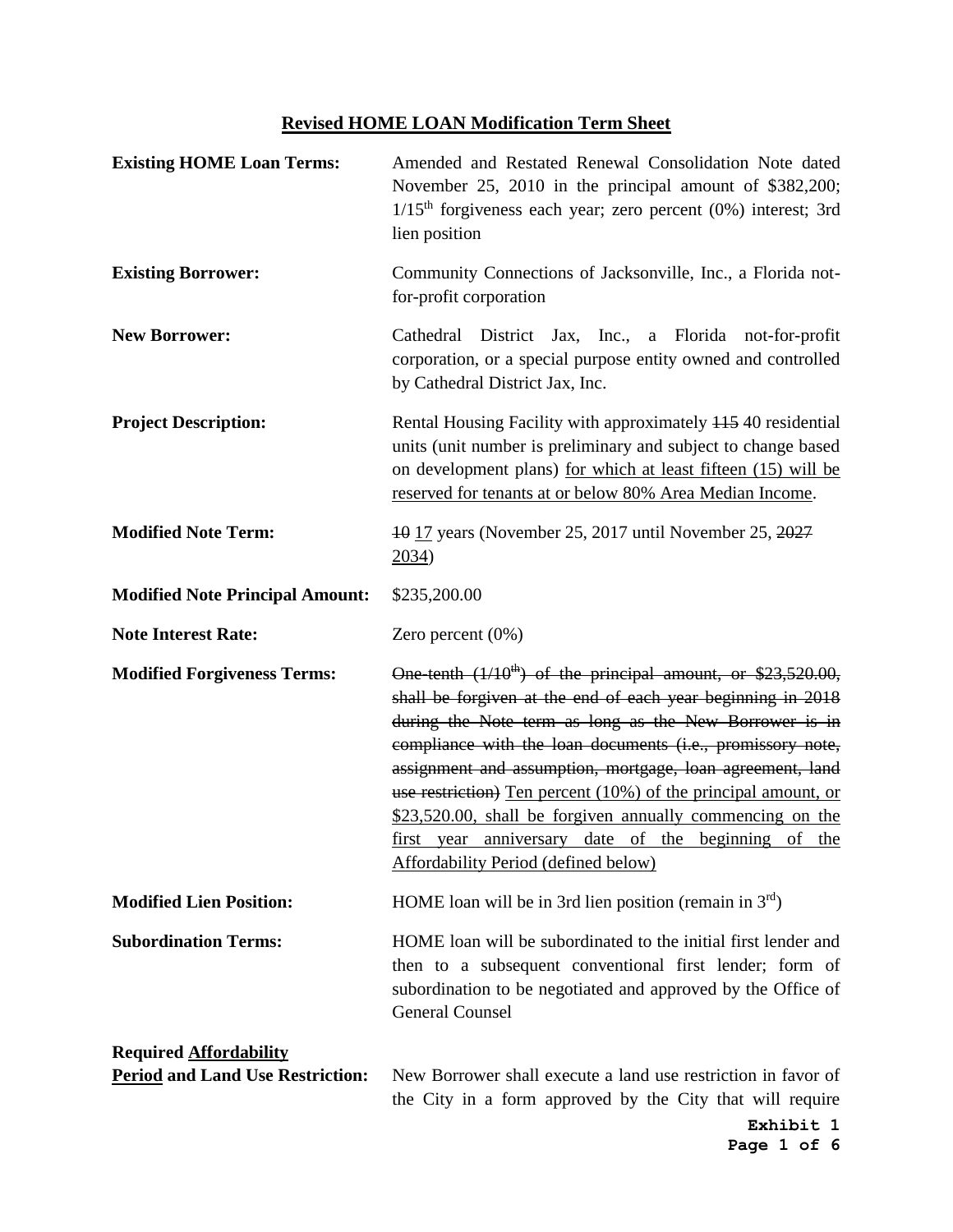|                                      | fifteen percent $(15\%)$ of the Project units to be rented or held<br>available for rental at 80% "Area Median Income" for ten (10)<br>years from the date of New Borrower's loan closing with the<br>initial first lender the Project is issued a certificate of<br>completion ("Affordability Period")                                                                                                                                                                                                                                                                                                                                                     |
|--------------------------------------|--------------------------------------------------------------------------------------------------------------------------------------------------------------------------------------------------------------------------------------------------------------------------------------------------------------------------------------------------------------------------------------------------------------------------------------------------------------------------------------------------------------------------------------------------------------------------------------------------------------------------------------------------------------|
| <b>Project Commencement Date:</b>    | Building permits issued by the City for the Project must be<br>obtained within two $(2)$ three $(3)$ years from the date of the<br>loan closing between New Borrower's subsequent property<br>transfer and the initial first lender                                                                                                                                                                                                                                                                                                                                                                                                                          |
| <b>Project Completion Date:</b>      | Project must be completed within three $(3)$ two $(2)$ years from<br>project commencement date as evidenced by a certificate of<br>occupancy                                                                                                                                                                                                                                                                                                                                                                                                                                                                                                                 |
| <b>Event of Default:</b>             | Any violation of the loan document terms, including, but not<br>limited to, the terms of the promissory note, assignment and<br>assumption agreement, mortgage,<br>modified,<br>as<br>loan<br>agreement, and land use restriction agreement will permit the<br>City to declare all outstanding amounts under the note<br>immediately due and payable and/or exercise its rights and<br>remedies under its mortgage, subject to the terms of any<br>subordination agreement, in addition to any other remedies<br>available under the loan documents                                                                                                          |
| <b>Other Conditions:</b>             | New Borrower shall be required to execute an assignment and<br>assumption agreement, loan agreement, promissory note, and<br>land use restriction agreement pursuant to this term sheet and<br>such other documents that may be reasonably required in a<br>form approved by the City                                                                                                                                                                                                                                                                                                                                                                        |
| <b>Subsequent Property Transfer:</b> | Property may not be transferred without the prior written<br>consent of the City. City may approve a transfer of the<br>Property to a for profit entity ("subsequent transferee")<br>without further City Council approval subject to such for<br>profit entity executing an assignment and assumption,<br>promissory note, loan agreement and such other loan<br>modification documents in a form approved by the City. The<br>subsequent transferee shall be required to assume the existing<br>outstanding principal balance on the SHIP Loan at the time of<br>transfer. The New Borrower shall transfer the Property on or<br>before December 31, 2020. |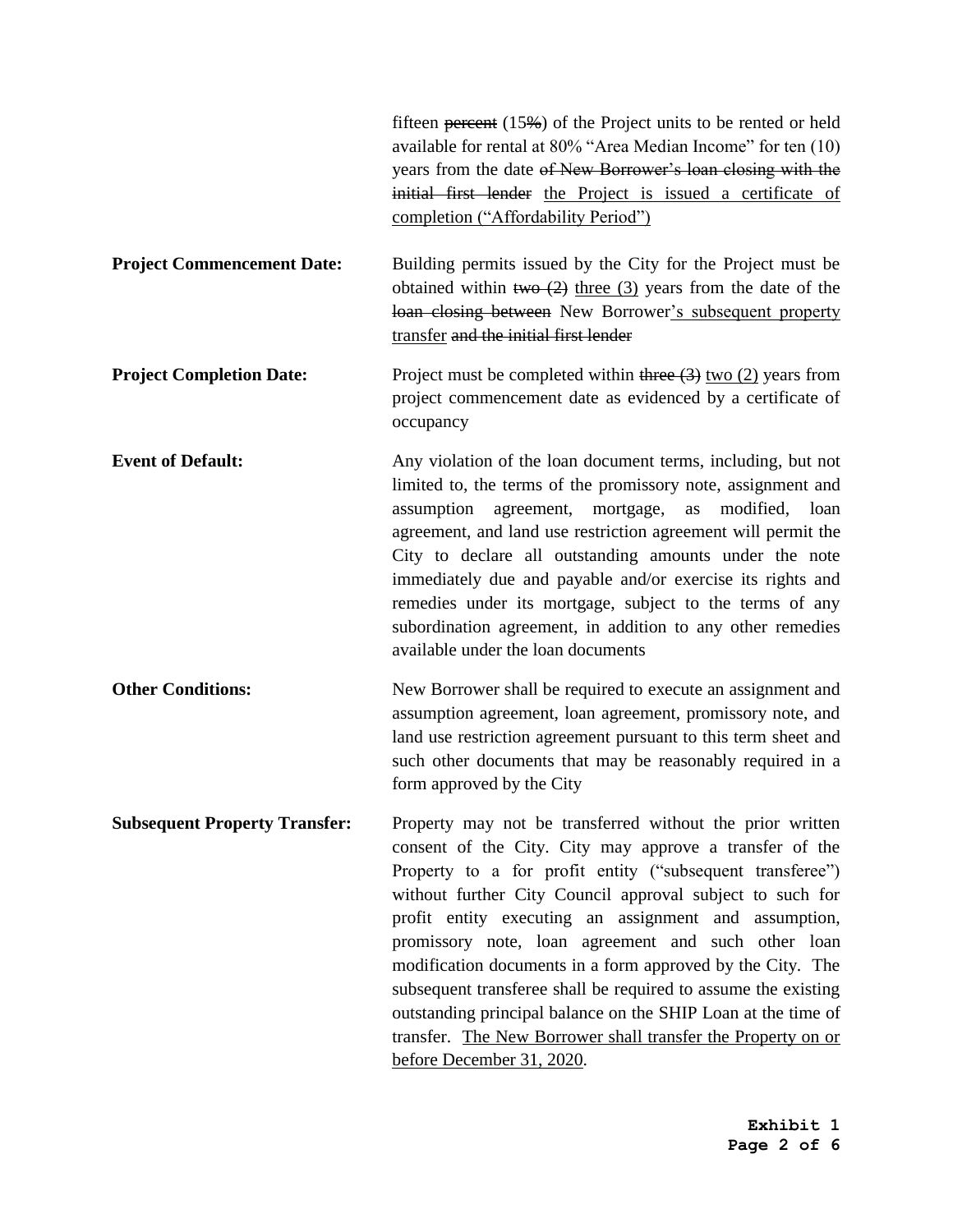| <b>Title Insurance:</b>                 | New Borrower (and any subsequent transferee assuming the                                                              |
|-----------------------------------------|-----------------------------------------------------------------------------------------------------------------------|
|                                         | HOME loan) shall provide the City with a loan policy from a                                                           |
|                                         | national title insurance company insuring the City's mortgage                                                         |
|                                         | as a third lien position subjected to permitted encumbrances                                                          |
|                                         | as approved by the City                                                                                               |
| <b>Loan Modification Closing Costs:</b> | New Borrower (and any subsequent transferee assuming the<br>HOME loan) shall pay all loan closing modification costs, |
|                                         | including, but not limited to, recording fees, title insurance                                                        |
|                                         | fees, attorneys fees and documentary stamp taxes, if any                                                              |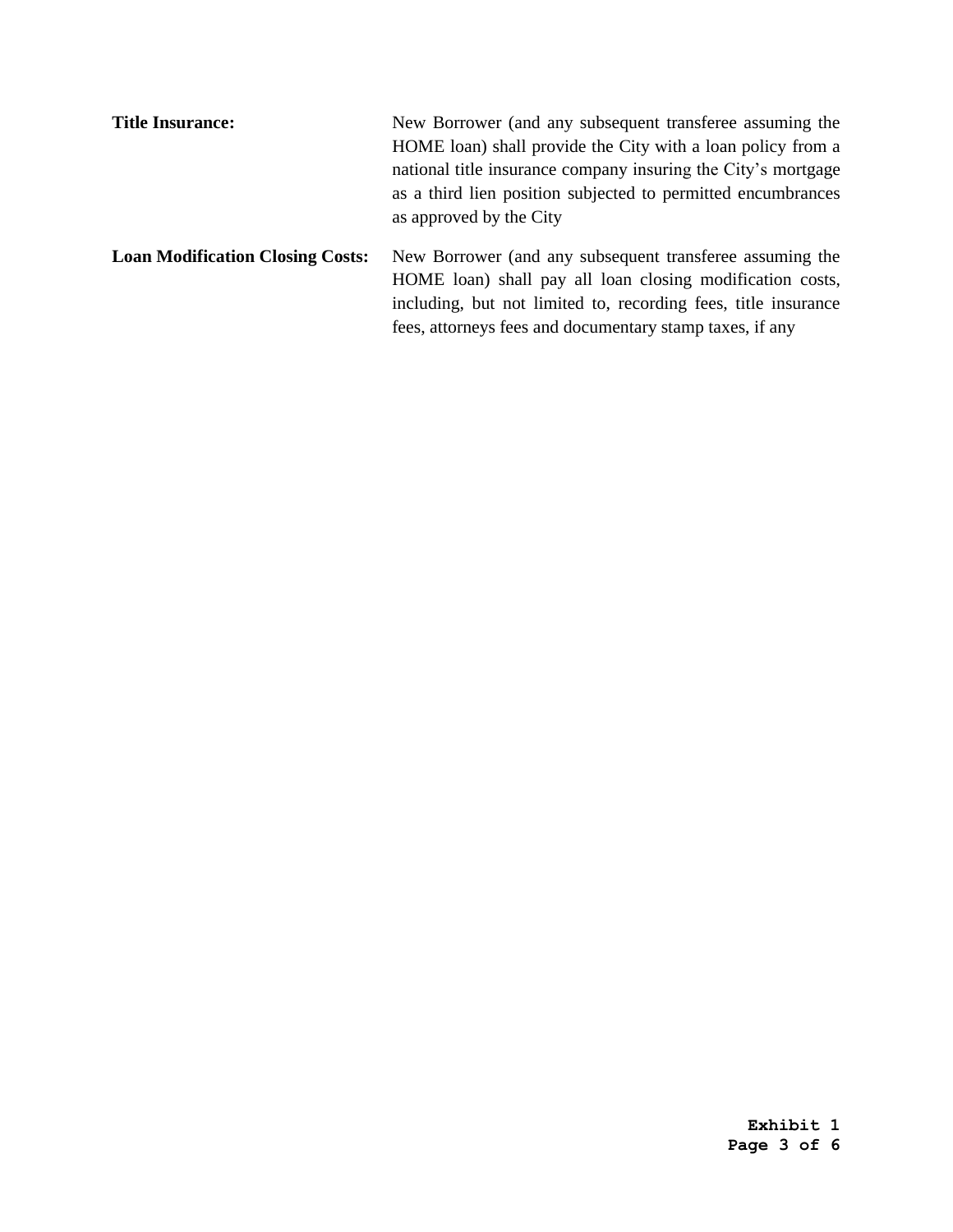## **Revised SHIP LOAN Modification Term Sheet**

| <b>Existing SHIP Loan Terms:</b>                                         | Amended and Restated Renewal Note dated November 25,<br>2010 in the principal amount of $$218,204.86$ ; $1/15$ <sup>th</sup><br>forgiveness each year; zero percent $(0\%)$ interest; $1st$ lien<br>position                                                                                                                                                                                                                                                                                                                                       |
|--------------------------------------------------------------------------|----------------------------------------------------------------------------------------------------------------------------------------------------------------------------------------------------------------------------------------------------------------------------------------------------------------------------------------------------------------------------------------------------------------------------------------------------------------------------------------------------------------------------------------------------|
| <b>Existing Borrower:</b>                                                | Community Connections of Jacksonville, Inc., a Florida not-<br>for-profit corporation                                                                                                                                                                                                                                                                                                                                                                                                                                                              |
| <b>New Borrower:</b>                                                     | Cathedral District Jax, Inc., a Florida not-for-profit<br>corporation, or a special purpose entity owned and controlled<br>by Cathedral District Jax, Inc.                                                                                                                                                                                                                                                                                                                                                                                         |
| <b>Project Description:</b>                                              | Rental Housing Facility with approximately 11540 residential<br>units (unit number is preliminary and subject to change based<br>on development plans) for which at least fifteen (15) will be<br>reserved for tenants at or below 80% Area Median Income.                                                                                                                                                                                                                                                                                         |
| <b>Modified Note Term:</b>                                               | 40 17 years (November 25, 2017 until November 25, 2027<br>2034)                                                                                                                                                                                                                                                                                                                                                                                                                                                                                    |
| <b>Modified Note Principal Amount:</b>                                   | \$134,279.91                                                                                                                                                                                                                                                                                                                                                                                                                                                                                                                                       |
| <b>Note Interest Rate:</b>                                               | Zero percent (0%)                                                                                                                                                                                                                                                                                                                                                                                                                                                                                                                                  |
| <b>Modified Forgiveness Terms:</b>                                       | One tenth $(1/10^{th})$ of the principal amount, or \$13,427.99,<br>shall be forgiven at the end of each year beginning in 2018<br>during the Note term as long as the New Borrower is in<br>compliance with the loan documents (i.e., promissory note,<br>assignment and assumption, mortgage, loan agreement, land<br>use restriction) Ten percent (10%) of the principal amount, or<br>\$13,427.99, shall be forgiven annually commencing on the<br>first year anniversary date of the beginning of the<br>Affordability Period (defined below) |
| <b>Modified Lien Position:</b>                                           | SHIP loan will be in $2nd$ lien position                                                                                                                                                                                                                                                                                                                                                                                                                                                                                                           |
| <b>Subordination Terms:</b>                                              | SHIP loan will be subordinated to the initial first lender and<br>then to a subsequent conventional first lender; form of<br>subordination to be negotiated and approved by the Office of<br><b>General Counsel</b>                                                                                                                                                                                                                                                                                                                                |
| <b>Required Affordability</b><br><b>Period and Land Use Restriction:</b> | New Borrower shall execute a land use restriction in favor of<br>the City in a form approved by the City that will require                                                                                                                                                                                                                                                                                                                                                                                                                         |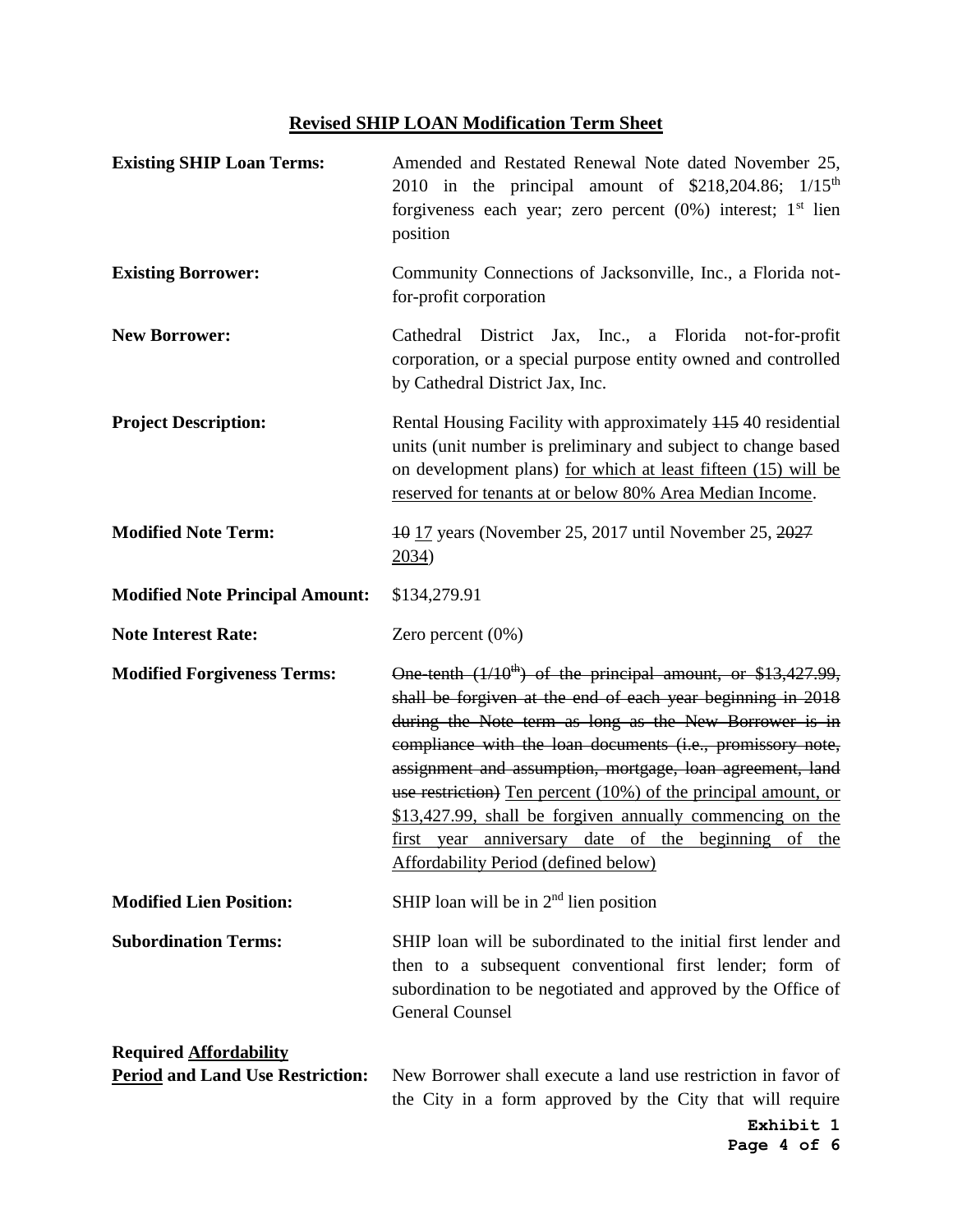|                                      | fifteen percent $(15\%)$ of the Project units to be rented or held<br>available for rental at 80% "Area Median Income" for ten (10)<br>years from the date of New Borrower's loan closing with the<br>initial first lender the Project is issued a certificate of<br>completion ("Affordability Period")                                                                                                                                                                                                                                                                                                                                                     |
|--------------------------------------|--------------------------------------------------------------------------------------------------------------------------------------------------------------------------------------------------------------------------------------------------------------------------------------------------------------------------------------------------------------------------------------------------------------------------------------------------------------------------------------------------------------------------------------------------------------------------------------------------------------------------------------------------------------|
| <b>Project Commencement Date:</b>    | Building permits issued by the City for the Project must be<br>obtained within two $(2)$ three $(3)$ years from the date of the<br>loan closing between New Borrower's subsequent property<br>transfer and the initial first lender                                                                                                                                                                                                                                                                                                                                                                                                                          |
| <b>Project Completion Date:</b>      | Project must be completed within three $(3)$ two $(2)$ years from<br>project commencement date as evidenced by a certificate of<br>occupancy                                                                                                                                                                                                                                                                                                                                                                                                                                                                                                                 |
| <b>Event of Default:</b>             | Any violation of the loan document terms, including, but not<br>limited to, the terms of the promissory note, assignment and<br>assumption agreement, mortgage,<br>modified, loan<br>as<br>agreement, and land use restriction agreement will permit the<br>City to declare all outstanding amounts under the note<br>immediately due and payable and/or exercise its rights and<br>remedies under its mortgage, subject to the terms of any<br>subordination agreement, in addition to any other remedies<br>available under the loan documents                                                                                                             |
| <b>Other Conditions:</b>             | New Borrower shall be required to execute an assignment and<br>assumption agreement, loan agreement, promissory note, and<br>land use restriction agreement pursuant to this term sheet and<br>such other documents that may be reasonably required in a<br>form approved by the City                                                                                                                                                                                                                                                                                                                                                                        |
| <b>Subsequent Property Transfer:</b> | Property may not be transferred without the prior written<br>consent of the City. City may approve a transfer of the<br>Property to a for profit entity ("subsequent transferee")<br>without further City Council approval subject to such for<br>profit entity executing an assignment and assumption,<br>promissory note, loan agreement and such other loan<br>modification documents in a form approved by the City. The<br>subsequent transferee shall be required to assume the existing<br>outstanding principal balance on the SHIP Loan at the time of<br>transfer. The New Borrower shall transfer the Property on or<br>before December 31, 2020. |